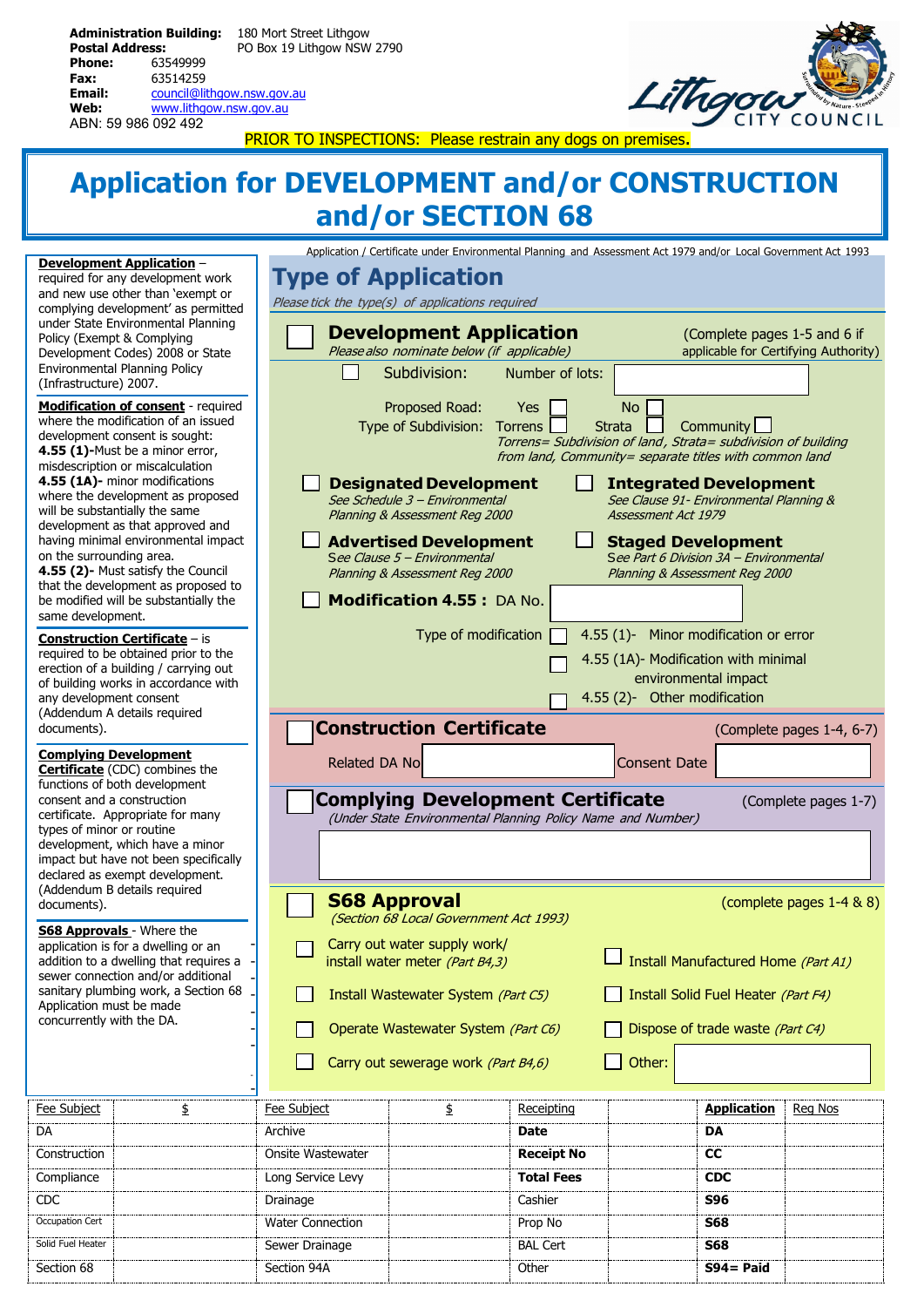|                                                                                                                    | <b>Property Details</b>                                                                                                                                                                                                               |
|--------------------------------------------------------------------------------------------------------------------|---------------------------------------------------------------------------------------------------------------------------------------------------------------------------------------------------------------------------------------|
| Location of the proposal. All details<br>must be provided                                                          | Sec No DP/SP No<br>Lot No<br>Other Lot & DP No's                                                                                                                                                                                      |
|                                                                                                                    |                                                                                                                                                                                                                                       |
|                                                                                                                    | <b>Street Name</b><br><b>Street No</b>                                                                                                                                                                                                |
|                                                                                                                    | Suburb<br>Post Code                                                                                                                                                                                                                   |
|                                                                                                                    |                                                                                                                                                                                                                                       |
|                                                                                                                    | Description of Current and Previous Use/s of the Site                                                                                                                                                                                 |
| Provide details of the current use of<br>the site and any previous uses. Eg                                        | Is this use still operating?<br>If no, when did the use cease?                                                                                                                                                                        |
| vacant land, farm, dwelling, car park                                                                              | N <sub>O</sub><br>$\Box$ Yes                                                                                                                                                                                                          |
|                                                                                                                    | Building Classification/s under current National Construction Code:                                                                                                                                                                   |
|                                                                                                                    |                                                                                                                                                                                                                                       |
|                                                                                                                    | <b>Description of the Proposal</b>                                                                                                                                                                                                    |
| Include all work associated with the                                                                               |                                                                                                                                                                                                                                       |
| application. Eg construction of single<br>dwelling, landscaping, garage,                                           |                                                                                                                                                                                                                                       |
| demolition.                                                                                                        |                                                                                                                                                                                                                                       |
|                                                                                                                    |                                                                                                                                                                                                                                       |
|                                                                                                                    |                                                                                                                                                                                                                                       |
| Estimated or contract value of the                                                                                 | <b>Value of Work Proposed</b>                                                                                                                                                                                                         |
| works. Council may request<br>verification through builders quote for                                              | Must include materials, labour costs and GST. Subdivision applications are to provide details of costs of<br>construction. Please see Planning Circular PS13-002 available at http://www.planning.nsw.gov.au/circulars                |
| under \$500,000 or by a Quantity<br>Surveyors Cost Report over                                                     |                                                                                                                                                                                                                                       |
| \$500,000.                                                                                                         | \$                                                                                                                                                                                                                                    |
| All correspondence relating to the                                                                                 | <b>Applicant Details</b>                                                                                                                                                                                                              |
| application will be directed to the<br>applicant. The applicant may be,                                            | <b>First Name/s</b><br>Surname/s                                                                                                                                                                                                      |
| but is not necessarily, the owner.                                                                                 | Company Name (if applicable)                                                                                                                                                                                                          |
| A Construction Certificate or<br>Complying Development Certificate                                                 |                                                                                                                                                                                                                                       |
| application may only be made by a<br>person who is eligible to appoint a<br>principal certifying authority for the | <b>Street No</b><br><b>Street Name/ PO Box</b>                                                                                                                                                                                        |
| relevant development (i.e. the<br>person having the benefit of a                                                   |                                                                                                                                                                                                                                       |
| development consent or complying<br>development certificate)                                                       | <b>Post Code</b><br>Suburb                                                                                                                                                                                                            |
| <b>Application Tracking</b>                                                                                        | Contact Phone Number                                                                                                                                                                                                                  |
| Please also see the-Application for<br>E-Services Login (on website or at                                          | <b>Email Address</b>                                                                                                                                                                                                                  |
| counter), which will allow provide<br>you with a login to our electronic DA                                        | <b>Declaration</b>                                                                                                                                                                                                                    |
| tracking system. This allows you to<br>keep up to date on the progress of                                          | I declare that all particulars supplied are correct and all information required has been supplied. I also certify<br>that all information supplied digitally/electronically is a true copy of all plans and documents submitted with |
| your application, using our website<br>and designated login.                                                       | this application and that electronic data is not corrupted and does not contain any viruses.                                                                                                                                          |
|                                                                                                                    | Signature/s<br>Date                                                                                                                                                                                                                   |
|                                                                                                                    |                                                                                                                                                                                                                                       |
| PRIVACY & PERSONAL INFORMATION PROTECTION NOTICE                                                                   |                                                                                                                                                                                                                                       |

2 By completion of this form you may be providing Council with personal information. Council will collect the information only for a lawful purpose directly related to the function of Council. Information provided to Council may be used in conjunction with any of Council's business operations. We will take reasonable care not to disclose personal information. Exempt documents may come under the Government Information (Public Access) Act 2009.

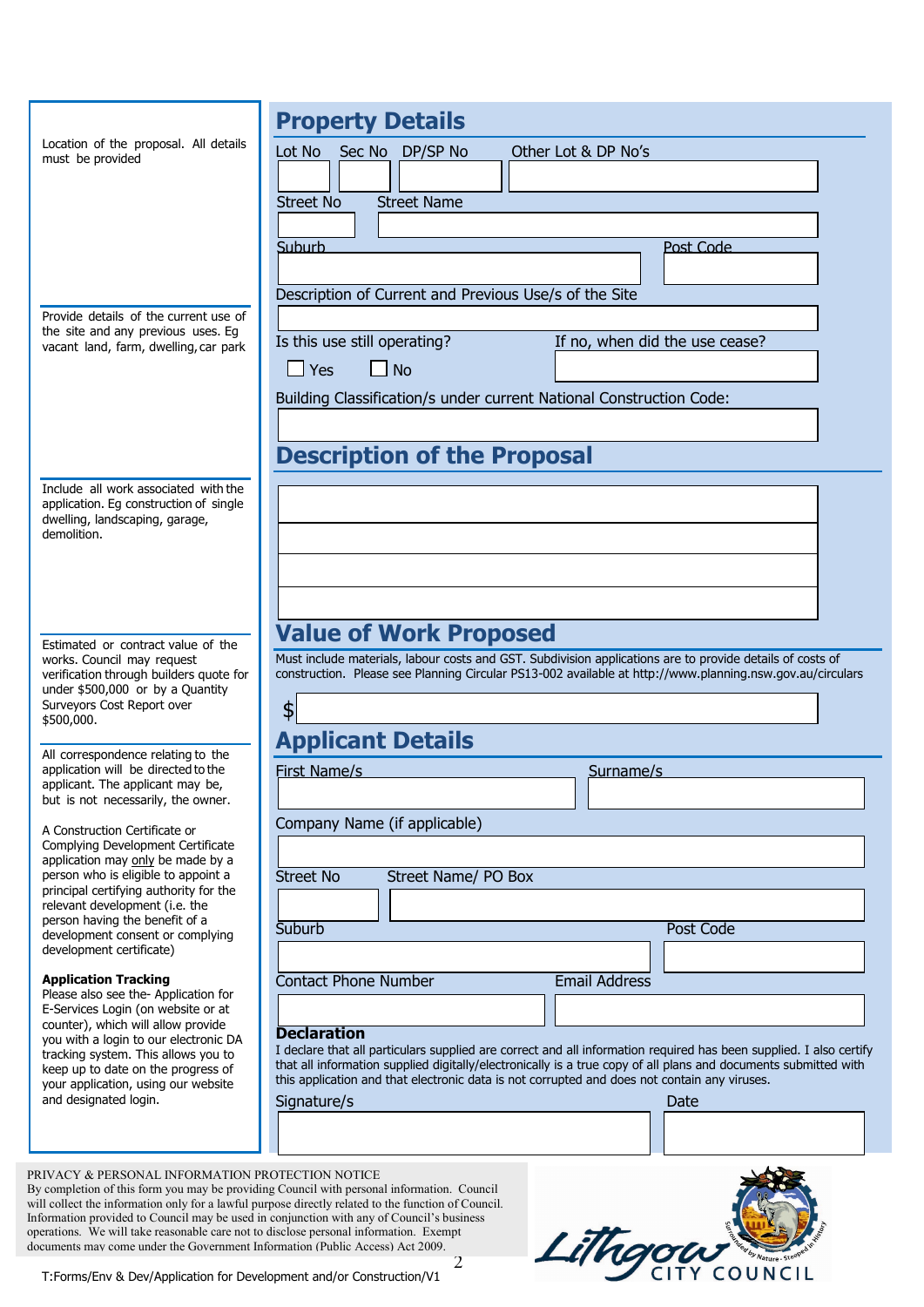**Owners Details**

| This must be completed to include<br>details of ALL owners. If there are<br>more than two owners please<br>attach a separate authority.                                                                                                                                                                                                                                     | <b>Owner 1: First Name</b><br>Surname<br><b>Owner 2: First Name</b><br>Surname                                                                                                                                                                                                                                                                                                                                                                                                                                                                                                                                                                                                                                                                                                                                                       |
|-----------------------------------------------------------------------------------------------------------------------------------------------------------------------------------------------------------------------------------------------------------------------------------------------------------------------------------------------------------------------------|--------------------------------------------------------------------------------------------------------------------------------------------------------------------------------------------------------------------------------------------------------------------------------------------------------------------------------------------------------------------------------------------------------------------------------------------------------------------------------------------------------------------------------------------------------------------------------------------------------------------------------------------------------------------------------------------------------------------------------------------------------------------------------------------------------------------------------------|
| If a company/business is the owner<br>of the land than an ASIC's company<br>statement must be provided to<br>Council which details the person(s)<br>authorised to sign on behalf of that<br>company/business. Please go to the<br>following website:<br>http://www.asic.gov.au/                                                                                             | <b>Postal Address</b><br><b>Street Number</b><br><b>Street Name</b><br>Post Code<br>Suburb<br><b>Email Address</b><br><b>Contact Phone Number</b>                                                                                                                                                                                                                                                                                                                                                                                                                                                                                                                                                                                                                                                                                    |
| *Note: if construction on or use of<br>Council land is proposed, it may be<br>necessary for Council to sign the<br>Development Application form in its<br>capacity as landowner. This does not<br>authorise actual work on the land.<br>The owners consent is not required<br>for connections to water, sewer and<br>drainage systems that are located in<br>road reserves. | Company Name (if applicable)<br>Name of signatory for company<br>Position held by signatory<br>*Council Land/Dedication: Does this application propose to use Council owned land<br>in any aspect of the development (excluding existing public roads)? This includes<br>dedicating new roads or land to Council.<br>Yes<br><b>No</b><br><b>Owners Consent</b>                                                                                                                                                                                                                                                                                                                                                                                                                                                                       |
| This must be completed to include<br>signatures of ALL owners (see<br>above note). If the property is<br>subject to strata or community title<br>the application must have consent<br>from the Body Corporate.                                                                                                                                                              | As owner/s of the property the subject of this application I/WE consent to the application. I/WE grant<br>permission for Council Officers to enter the premises for the purpose of assessment of this application<br>and to conduct inspections relative to this application.<br><b>Owner/Company Signatory 1</b><br>Print<br>Signature<br>Date<br><b>Owner 2</b><br>Signature<br>Print<br><b>Date</b><br>Note: Council deals with the Applicant in relation to correspondence and enquiries to the application.<br>However, if you are the land owner, but not the applicant, Council can forward copies of correspondence to<br>owners, that it sends to the applicant. If this situation applies please answer the following question below:<br>As the owner do you wish to have copies of all correspondence from Council to the |
| Details of any pecuniary interests<br>a r e to be disclosed here.                                                                                                                                                                                                                                                                                                           | Applicant regarding this application?<br>Yes<br><b>No</b><br><b>Pecuniary Interest</b><br>Is the applicant an employee of Lithgow City Council, or is the application being<br>submitted on behalf of an employee of Lithgow City Council?<br><b>Pres</b><br><b>No</b><br>Does the applicant have a relationship to any staff or Councillor of Lithgow City<br>Council or is the application being submitted on behalf of someone who has such a<br>relationship?<br>Yes<br><b>No</b><br>If the answer is yes to any of the above the relationship must be disclosed:                                                                                                                                                                                                                                                                |

Lithgaw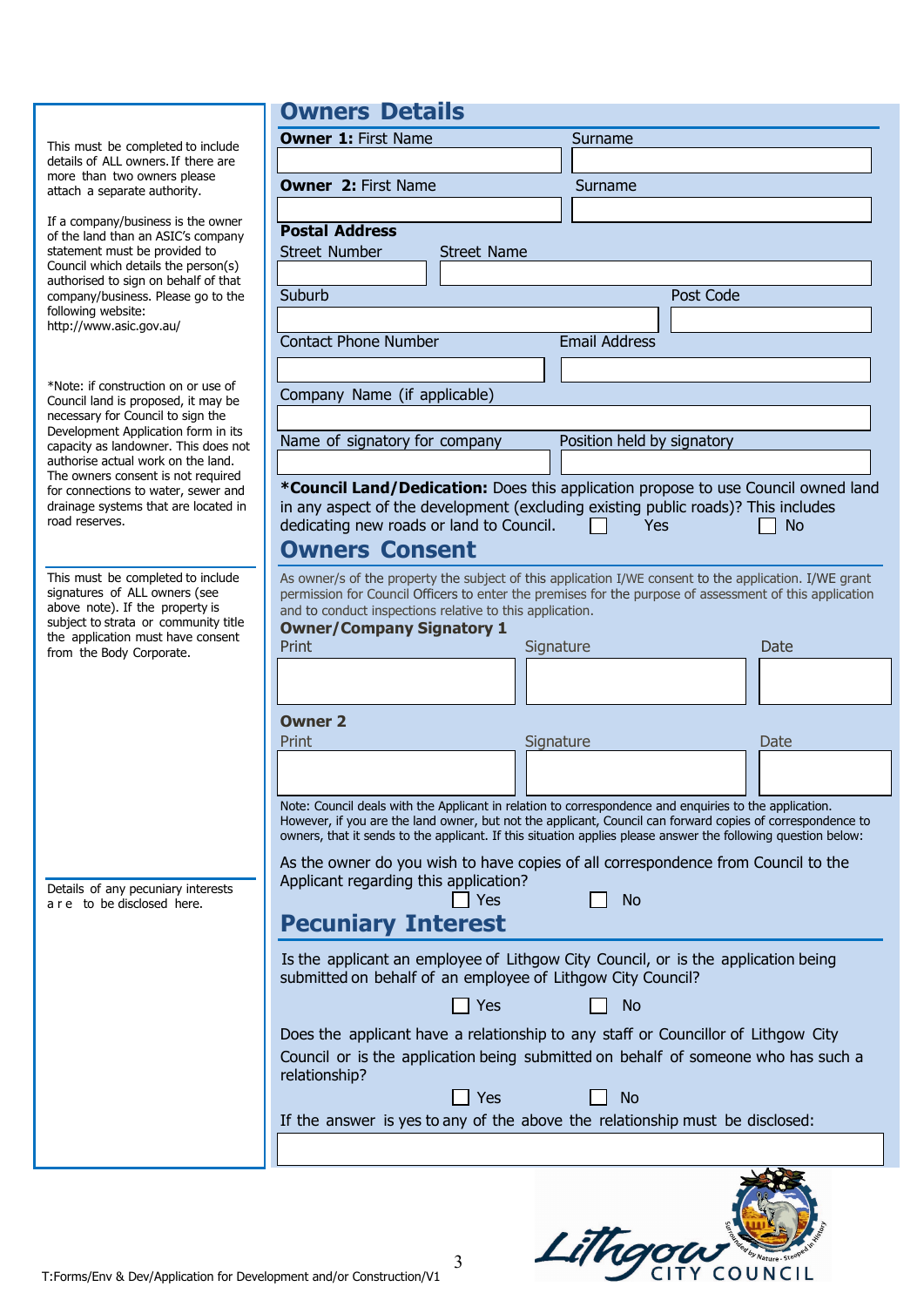If the development is integrated and requires approval under another Act, please nominate which approvals are required. This may include permits for aquaculture, works on heritage listed buildings, development in a mine subsidence area, Environmental protection licenses mining leases, access to Roads and Maritime Services controlled road, subdivision in bushfire prone land or water uses. Please talk to a planner prior to lodgement, as a separate payment/cheque may be required.

All political donations must be disclosed

| <b>Integrated Development</b> (Additional fees may apply)                                                                                                                                                                                                                                                                                                                                                                                                                                                                       |  |  |  |  |  |  |  |  |  |  |
|---------------------------------------------------------------------------------------------------------------------------------------------------------------------------------------------------------------------------------------------------------------------------------------------------------------------------------------------------------------------------------------------------------------------------------------------------------------------------------------------------------------------------------|--|--|--|--|--|--|--|--|--|--|
| If the Application is for Integrated Development Please indicate under which Act/s the Licences/Permits are<br>required. See Section 4.46 of the Environmental Planning & Assessment Act 1979.                                                                                                                                                                                                                                                                                                                                  |  |  |  |  |  |  |  |  |  |  |
| National Parks and Wildlife Act<br>Fisheries Management Act<br>Heritage Act<br>Protection of Environment Operations Act<br>Water Management Act<br>Roads Act<br><b>Rural Fires Act</b><br>Other                                                                                                                                                                                                                                                                                                                                 |  |  |  |  |  |  |  |  |  |  |
| <b>Concurrence</b>                                                                                                                                                                                                                                                                                                                                                                                                                                                                                                              |  |  |  |  |  |  |  |  |  |  |
| If concurrence is required indicate the authority:<br><b>Water NSW</b><br>Roads and Maritime Services<br>Railcorp/ John Holland Rail<br>Transgrid/ electricity authority<br>Mine Subsidence Board<br>Other<br><b>Political Donations</b>                                                                                                                                                                                                                                                                                        |  |  |  |  |  |  |  |  |  |  |
|                                                                                                                                                                                                                                                                                                                                                                                                                                                                                                                                 |  |  |  |  |  |  |  |  |  |  |
| It is required to disclose the following reportable donations and gifts<br>(if any) made by any person with a financial interest in the application within the<br>period commencing two (2) years before the application is made and ending when<br>the application is determined:<br>all reportable donations made to any Councillor of Lithgow City Council, and<br>all gifts made to any Councillor or employee of Lithgow City Council.<br>If required, a disclosure is to be made in a statement accompanying the relevant |  |  |  |  |  |  |  |  |  |  |
| application by the person who makes the application. If a further donation or gift is<br>made after the lodgement of the application a further statement is required to be<br>provided within seven days after the donation or gift is made.                                                                                                                                                                                                                                                                                    |  |  |  |  |  |  |  |  |  |  |
| Is a disclosure statement required?<br>Yes<br>No                                                                                                                                                                                                                                                                                                                                                                                                                                                                                |  |  |  |  |  |  |  |  |  |  |
| If yes, has it been attached to the application?<br>Yes<br><b>No</b><br><b>Privacy Notice</b>                                                                                                                                                                                                                                                                                                                                                                                                                                   |  |  |  |  |  |  |  |  |  |  |
| All information contained in your application including plans and supporting<br>documents may be available for public access or disclosure under the Government<br>Information (Public Access) Act 2009 (GIPA) and other legislation.<br><b>Acceptance of Application</b>                                                                                                                                                                                                                                                       |  |  |  |  |  |  |  |  |  |  |
| Council will not process applications that are incomplete or do not comply with<br>lodgement requirements. These will not be accepted or may be returned to<br>applicants within fourteen (14) days. A guide to application requirements is                                                                                                                                                                                                                                                                                     |  |  |  |  |  |  |  |  |  |  |

contained on the following page. Certain applications may require the submission of additional information not listed in the guide.

#### **List of Documentation**

Please list all documents you are submitting as part of this application



The form must be completed correctly and all required information and copies of plans/ documents provided before the application can be accepted.

Please refer to Addendum A for Construction Certificate requirements checklist.

Please refer to Addendum B for Complying Development Certificate requirements checklist.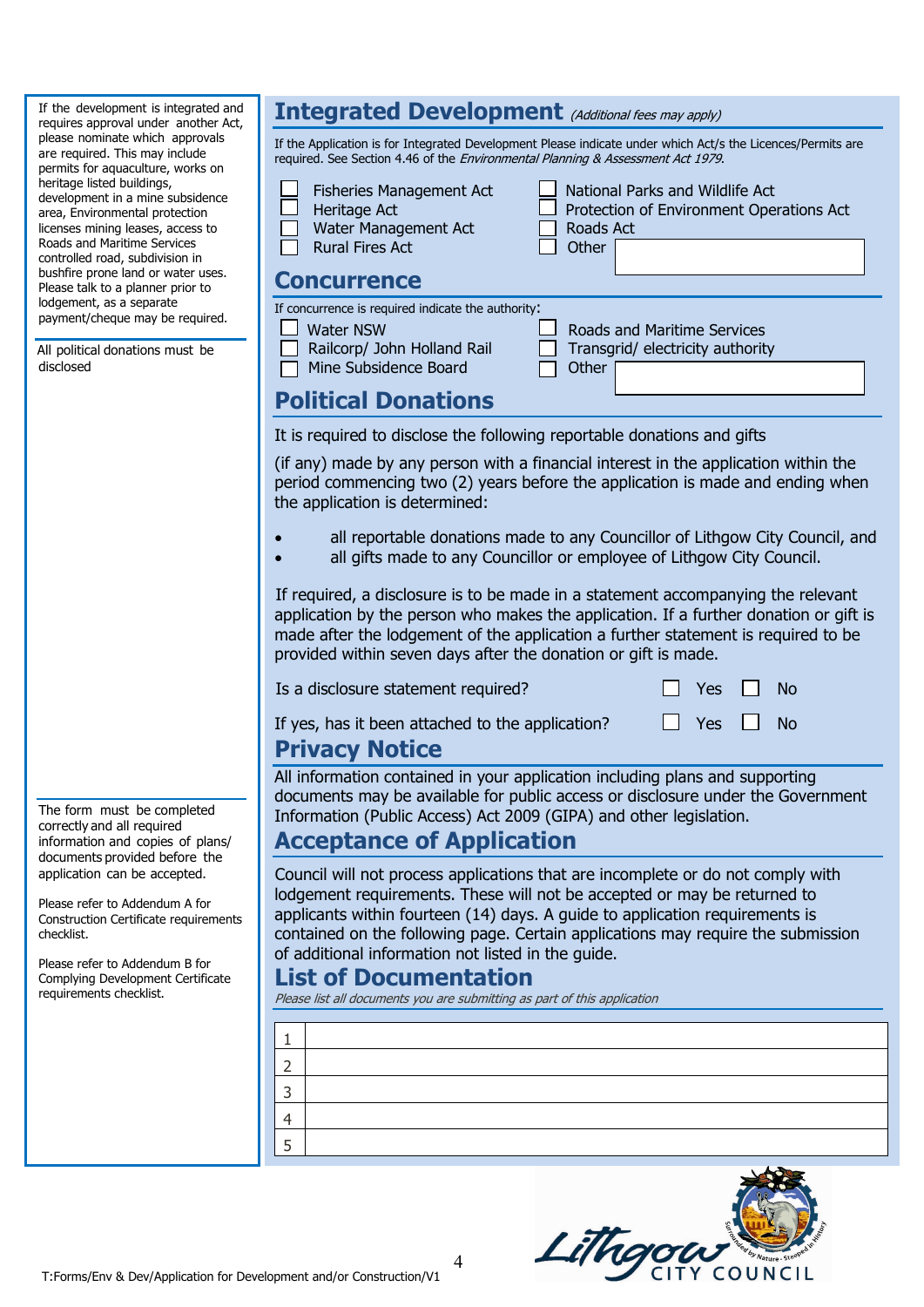#### Section 25J of the Environmental Planning and Assessment Regulation 2000 sets the matters that should be included and what should not be taken into account in the estimation of construction costs by adding up all costs and expenses that have been or are to be incurred by the applicant in carrying out the development, including the following:

- If the development involves the erection of a building, or carrying out of engineering or construction work- the cost or incidental to erect the building, the carrying out the work, including costs (if any) of an incidental to demolition, excavation and site preparation, decontamination or remediation.
- If the development involves a change of use of land- the costs of or incidental to doing anything necessary to enable the use of the land to be changed.

A Quantity Surveyors Detailed Cost Report in accordance with Schedule 4 of the Section 94A (7.12) Development Contributions Plan 2012 must be completed by a registered Quantity Surveyor for works with a **greater value than \$500,000**.

#### **Cost Summary Report**

**Development Less Than \$500,000** This page is not applicable

A cost summary report in accordance with Schedule 3 of the Section 94A (7.12) Development Contributions Plan 2012 must be completed for works with a value **no greater than \$500,000**.

#### **Analysis of Development Costs:**

| Demolition and<br>alterations        | \$<br>Hydraulic services       | \$ |
|--------------------------------------|--------------------------------|----|
| <b>Structure</b>                     | \$<br>Mechanical<br>services   | \$ |
| External walls, windows<br>and doors | \$<br>Fire services            | \$ |
| Internal walls, screens<br>and doors | \$<br>Lift services            | \$ |
| Wall finishes                        | \$<br><b>External works</b>    | \$ |
| Floor finishes                       | \$<br><b>External services</b> | \$ |
| Ceiling finishes                     | \$<br>Other related<br>works   | \$ |
| <b>Fittings and Equipment</b>        | \$<br><b>SUB-TOTAL</b>         |    |

| Sub total carried forward       | 5  |
|---------------------------------|----|
| Preliminaries and margins       | \$ |
| <b>SUB-TOTAL</b>                |    |
| <b>Consultant Fees</b>          | \$ |
| Other related development costs | \$ |
| <b>SUB-TOTAL</b>                |    |
| Goods and services tax          | ፍ  |
| <b>TOTAL DEVELOPMENT COSTS</b>  |    |

I certify that I have:

- Inspected the plans the subject of the application for development
- Calculated the development costs in accordance with the definition of development costs in Clause 25J of the *Environmental Planning and* Assessment Regulation 2000
- Included GST in the calculations of development cost

| Name:   |                            |  |      |  |
|---------|----------------------------|--|------|--|
| Signed: |                            |  | Date |  |
|         | Position & Qualifications: |  |      |  |

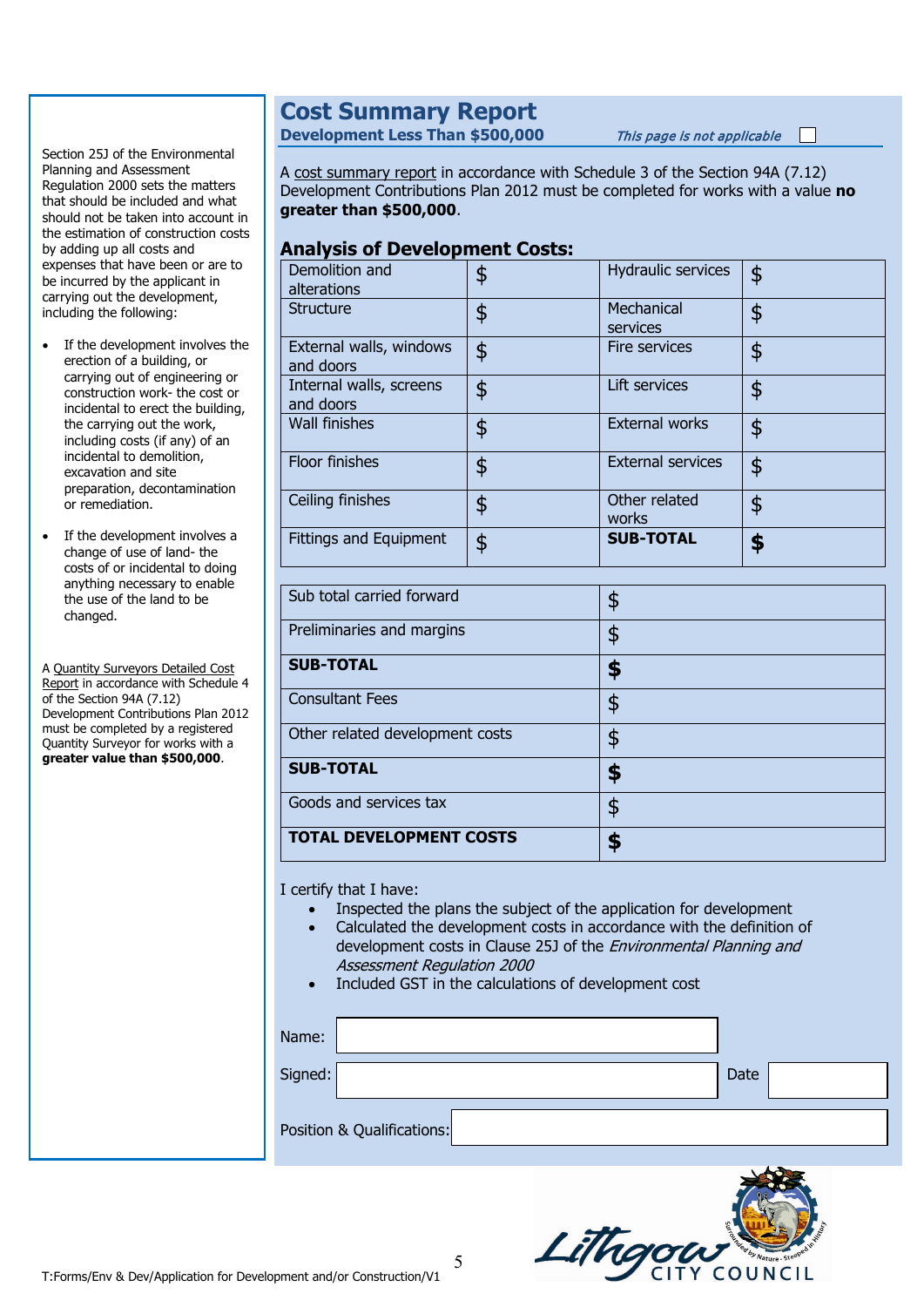# **Construction Certificate and Complying Development Certificate Applications**

| This section is for Construction                                             | <b>Builder/Owner Builder Details</b><br>This page is not applicable<br>Please Nominate                                                    |  |  |  |  |  |  |  |  |  |  |
|------------------------------------------------------------------------------|-------------------------------------------------------------------------------------------------------------------------------------------|--|--|--|--|--|--|--|--|--|--|
| Certificate and Complying<br>Development Certificate only.                   | <b>Licenced Builder</b><br><b>Owner Builder</b><br><b>or</b>                                                                              |  |  |  |  |  |  |  |  |  |  |
|                                                                              | <b>First Name</b><br>Surname                                                                                                              |  |  |  |  |  |  |  |  |  |  |
|                                                                              |                                                                                                                                           |  |  |  |  |  |  |  |  |  |  |
| <u>NOTE:</u>                                                                 | Company Name (if applicable)<br><b>Licence No</b>                                                                                         |  |  |  |  |  |  |  |  |  |  |
| <b>Please ensure all</b>                                                     |                                                                                                                                           |  |  |  |  |  |  |  |  |  |  |
| dogs are restrained                                                          | <b>Postal Address</b>                                                                                                                     |  |  |  |  |  |  |  |  |  |  |
| prior to inspections                                                         | <b>Street Number</b><br><b>Street Name</b>                                                                                                |  |  |  |  |  |  |  |  |  |  |
| being carried out.                                                           |                                                                                                                                           |  |  |  |  |  |  |  |  |  |  |
|                                                                              | Post Code<br>Suburb                                                                                                                       |  |  |  |  |  |  |  |  |  |  |
|                                                                              | <b>Contact Phone Number</b><br><b>Email Address</b>                                                                                       |  |  |  |  |  |  |  |  |  |  |
|                                                                              |                                                                                                                                           |  |  |  |  |  |  |  |  |  |  |
|                                                                              |                                                                                                                                           |  |  |  |  |  |  |  |  |  |  |
|                                                                              | <b>Principal Certifying Authority</b><br>Complete separate PCA Service Agreement where Lithgow City Council is to be nominated as the PCA |  |  |  |  |  |  |  |  |  |  |
|                                                                              |                                                                                                                                           |  |  |  |  |  |  |  |  |  |  |
| To be completed when applying for a                                          | The following Principal Certifying Authority is to be / has been appointed to carry out<br>certification work:                            |  |  |  |  |  |  |  |  |  |  |
| Construction Certificate or Complying<br>Development Certificate             | <b>Private Certifier:</b><br><b>Lithgow City Council</b>                                                                                  |  |  |  |  |  |  |  |  |  |  |
|                                                                              | <b>Materials to be used</b>                                                                                                               |  |  |  |  |  |  |  |  |  |  |
|                                                                              | Please Nominate                                                                                                                           |  |  |  |  |  |  |  |  |  |  |
| This is required to be completed for<br>the Australian Bureau of Statistics. | <b>Class</b><br><b>Class</b><br><b>Floor</b><br><b>Frame</b>                                                                              |  |  |  |  |  |  |  |  |  |  |
| Not required if subdivision or DA                                            | Timber<br>40<br><b>Steel</b><br>60<br>Concrete or slate<br>Aluminium<br>70<br>20                                                          |  |  |  |  |  |  |  |  |  |  |
| only.                                                                        | Other<br>Timber<br>80<br>40                                                                                                               |  |  |  |  |  |  |  |  |  |  |
|                                                                              | Not Specified<br>90<br>Other<br>80                                                                                                        |  |  |  |  |  |  |  |  |  |  |
|                                                                              | <b>Walls</b><br><b>Class</b><br><b>Not Specified</b><br>90                                                                                |  |  |  |  |  |  |  |  |  |  |
|                                                                              | Double Brick<br><b>Roof</b><br>11<br><b>Class</b>                                                                                         |  |  |  |  |  |  |  |  |  |  |
|                                                                              | Timber<br><b>Fibre Cement</b><br>40<br>30<br><b>Brick Veneer</b>                                                                          |  |  |  |  |  |  |  |  |  |  |
|                                                                              | 12<br>70<br>Aluminium<br>20<br>Concrete or slate<br><b>Steel</b><br>60                                                                    |  |  |  |  |  |  |  |  |  |  |
|                                                                              | <b>Fibre Cement</b><br>30<br>10<br><b>Tiles</b>                                                                                           |  |  |  |  |  |  |  |  |  |  |
|                                                                              | <b>Curtain Glass</b><br>Concrete or slate<br>50<br>20                                                                                     |  |  |  |  |  |  |  |  |  |  |
|                                                                              | <b>Steel</b><br>Other<br>60<br>80                                                                                                         |  |  |  |  |  |  |  |  |  |  |
|                                                                              | <b>Aluminium</b><br><b>Not Specified</b><br>70<br>90                                                                                      |  |  |  |  |  |  |  |  |  |  |
|                                                                              | Other<br>80<br>Not Specified<br>90                                                                                                        |  |  |  |  |  |  |  |  |  |  |
|                                                                              | <b>Gross Floor Area of Proposal (if applicable) in square metres:</b>                                                                     |  |  |  |  |  |  |  |  |  |  |
|                                                                              | Existing<br>Proposed<br><b>Total</b>                                                                                                      |  |  |  |  |  |  |  |  |  |  |
|                                                                              | +<br>=                                                                                                                                    |  |  |  |  |  |  |  |  |  |  |
|                                                                              |                                                                                                                                           |  |  |  |  |  |  |  |  |  |  |
|                                                                              | Gross area of the land in square metres:                                                                                                  |  |  |  |  |  |  |  |  |  |  |
|                                                                              | <b>Number of Storeys (including underground storey)</b><br>in the building:                                                               |  |  |  |  |  |  |  |  |  |  |
|                                                                              | Are the materials to be used<br>Yes, specify:<br><b>No</b>                                                                                |  |  |  |  |  |  |  |  |  |  |
|                                                                              | second-hand and if so please                                                                                                              |  |  |  |  |  |  |  |  |  |  |
|                                                                              | give particulars of the<br>materials to be used:                                                                                          |  |  |  |  |  |  |  |  |  |  |
|                                                                              |                                                                                                                                           |  |  |  |  |  |  |  |  |  |  |



6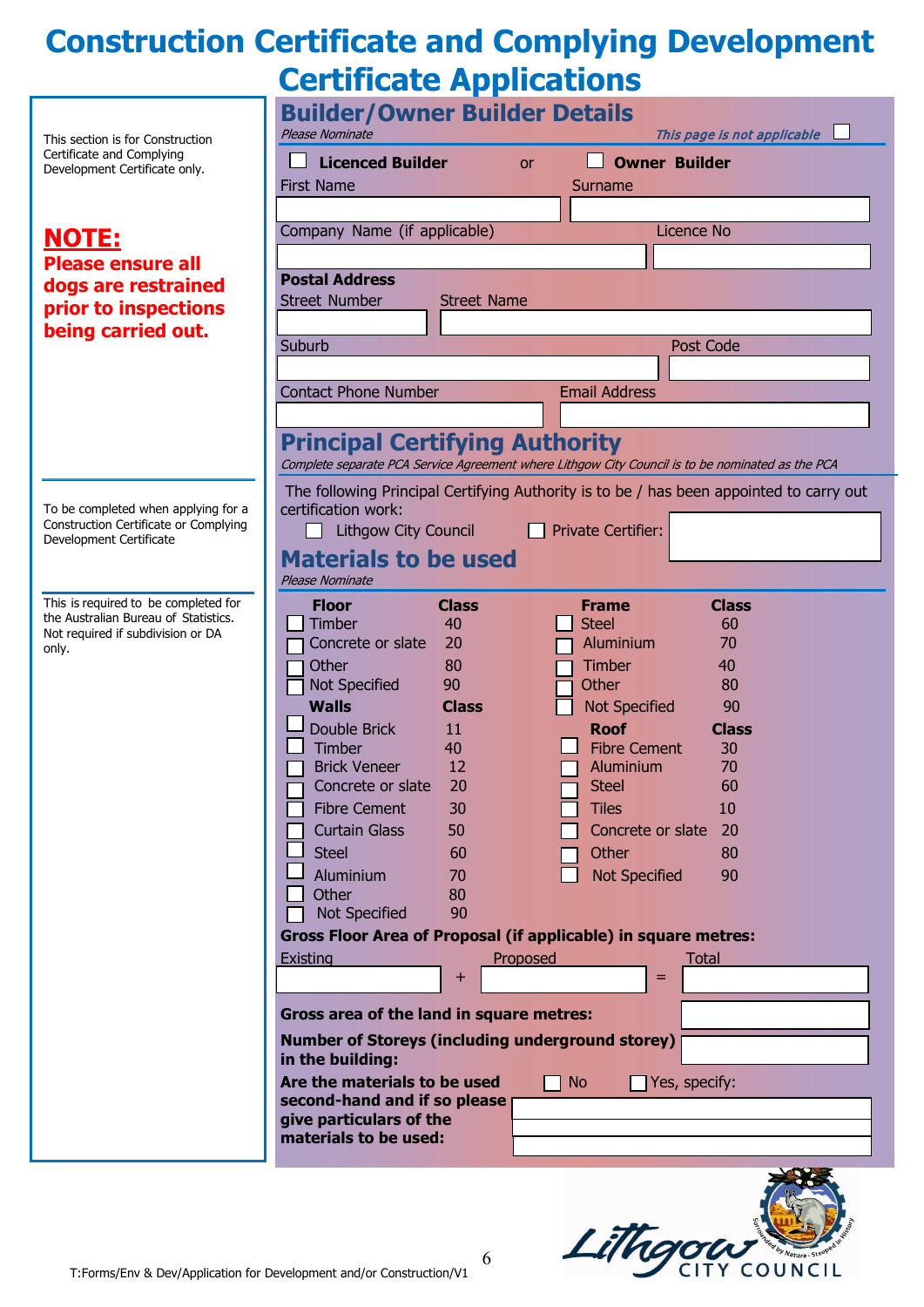# **Construction Certificate and Complying Development Certificate Applications**

|                                                               | <b>Details of Building Works</b>                                                                                                                  | This page is not applicable |
|---------------------------------------------------------------|---------------------------------------------------------------------------------------------------------------------------------------------------|-----------------------------|
| This section is for Construction<br>Certificate and Complying | Number of proposed water Closets:                                                                                                                 |                             |
| Development Certificate only.                                 | Number of existing dwellings on the land<br>which the new building is to be erected:                                                              |                             |
|                                                               | Number of those existing dwellings that are to be demolished<br>in connection with the erection of the new building:                              |                             |
|                                                               | Number of dwellings to be included in the new building:                                                                                           |                             |
|                                                               | Whether the new building is to be attached to any<br>existing building:                                                                           |                             |
|                                                               | Whether the new building is to be attached to any<br>other new building::                                                                         |                             |
|                                                               | Whether the land contains a dual occupancy:                                                                                                       |                             |
|                                                               | Estimate (if any) of bonded asbestos material or friable<br>asbestos material to be disturbed, repaired or removed:                               | m <sup>2</sup>              |
|                                                               | List of any existing fire safety measures provided in relation to the land or any existing<br>building on the land (Class 1b-9 only, commercial): |                             |
|                                                               |                                                                                                                                                   |                             |
|                                                               |                                                                                                                                                   |                             |
|                                                               |                                                                                                                                                   |                             |
|                                                               | d five enfety means wee to be nuavided in velation to the land and<br>$A$ light of the                                                            |                             |

A list of the **proposed** fire safety measures to be provided in relation to the land and any building on the land as a consequence of the building work:

## **Type of Drainage**

Please specify what method of drainage will be used:

### **Type of Sewerage**

Please specify what method of sewerage will be used:

### **Type of Water Supply**

Please specify what method of water supply will be used:



Information for Construction Certificate or Complying Development Certificate only and not required as part of a Development Application.

Drainage= stormwater, natural runoff and/or other.

Sewerage= either septic system and the type, or reticulated sewerage connection.

Water= tank water, grey water system or reticulated water

7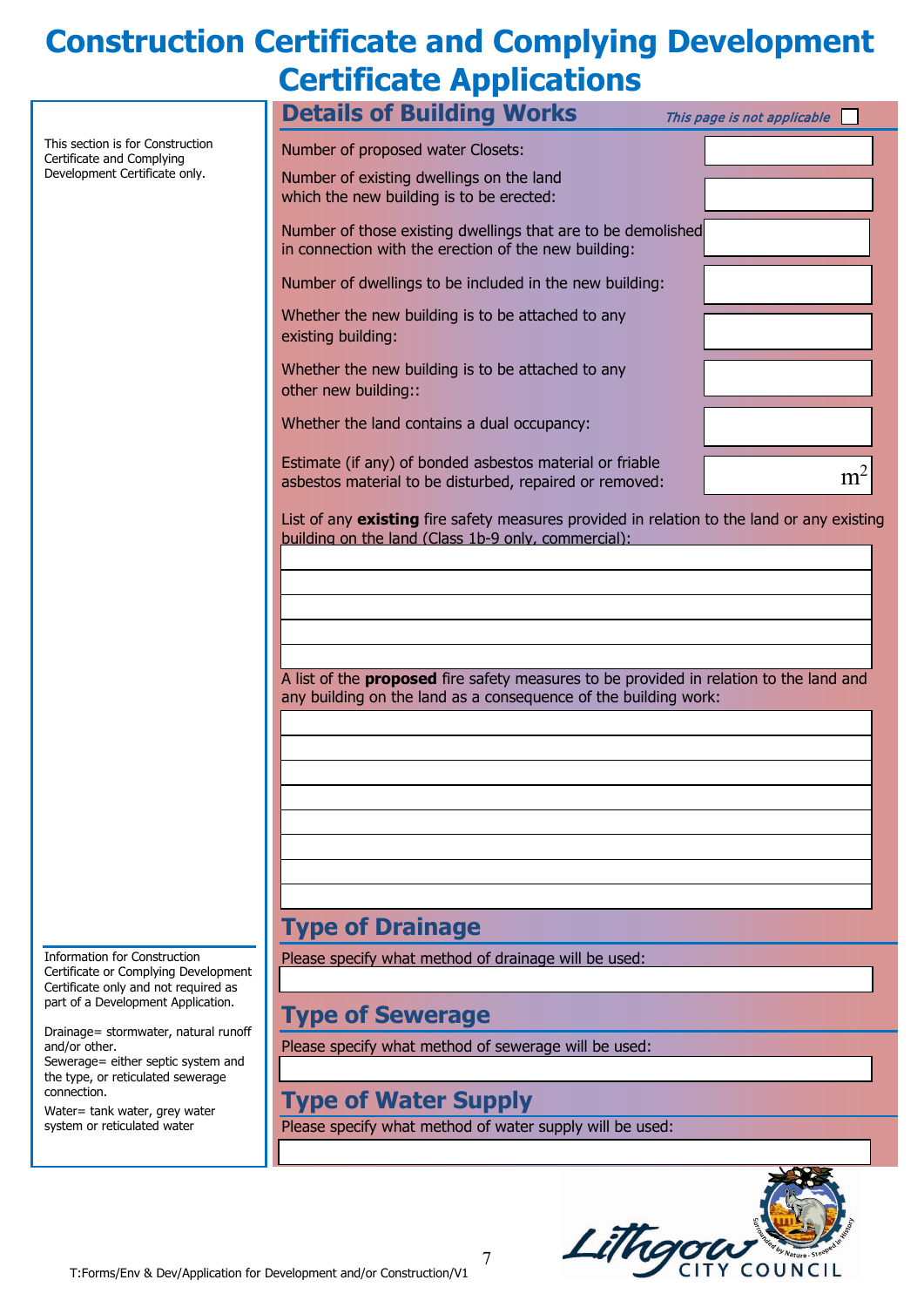# **Section 68 Applications**

|                                                                                            | <b>Plumber/Drainer Details</b><br>This page is not applicable       |  |  |  |  |  |  |  |  |  |  |
|--------------------------------------------------------------------------------------------|---------------------------------------------------------------------|--|--|--|--|--|--|--|--|--|--|
| Required for plumbing, drainage                                                            | <b>First Name</b><br>Surname                                        |  |  |  |  |  |  |  |  |  |  |
| and sewerage works only.                                                                   |                                                                     |  |  |  |  |  |  |  |  |  |  |
|                                                                                            | Company Name (if applicable)<br><b>Licence No</b>                   |  |  |  |  |  |  |  |  |  |  |
|                                                                                            |                                                                     |  |  |  |  |  |  |  |  |  |  |
|                                                                                            | <b>Postal Address</b>                                               |  |  |  |  |  |  |  |  |  |  |
|                                                                                            | <b>Street Number</b><br><b>Street Name</b>                          |  |  |  |  |  |  |  |  |  |  |
|                                                                                            |                                                                     |  |  |  |  |  |  |  |  |  |  |
|                                                                                            | <b>Post Code</b><br>Suburb                                          |  |  |  |  |  |  |  |  |  |  |
|                                                                                            |                                                                     |  |  |  |  |  |  |  |  |  |  |
|                                                                                            | <b>Contact Phone Number</b><br><b>Email Address</b>                 |  |  |  |  |  |  |  |  |  |  |
|                                                                                            |                                                                     |  |  |  |  |  |  |  |  |  |  |
|                                                                                            | <b>Solid Fuel Heater- Installer Information</b>                     |  |  |  |  |  |  |  |  |  |  |
| This must be completed when<br>requesting a Solid Fuel Heater.                             | <b>First Name</b><br>Surname                                        |  |  |  |  |  |  |  |  |  |  |
| Section 68 Solid Fuel Heater<br>applications need to include;<br>3 copies of manufacturers |                                                                     |  |  |  |  |  |  |  |  |  |  |
| details and brochures of                                                                   | Company Name (if applicable)                                        |  |  |  |  |  |  |  |  |  |  |
| appliance complying with<br>AS2918:2001                                                    |                                                                     |  |  |  |  |  |  |  |  |  |  |
| 3 copies of manufacturers<br>$\bullet$<br>details and brochures of flue                    |                                                                     |  |  |  |  |  |  |  |  |  |  |
| complying with AS2918:2001<br>3 copies of certificate issued<br>$\bullet$                  | <b>Postal Address</b><br><b>Street Number</b><br><b>Street Name</b> |  |  |  |  |  |  |  |  |  |  |
| under Australian Standard 4013<br>for minimum particle emissions                           |                                                                     |  |  |  |  |  |  |  |  |  |  |
| to limit air pollution for                                                                 |                                                                     |  |  |  |  |  |  |  |  |  |  |
| proposed appliance<br>3 copies of floor plan of the<br>$\bullet$                           | Suburb<br><b>Post Code</b>                                          |  |  |  |  |  |  |  |  |  |  |
| building showing the position of<br>the proposed appliance                                 |                                                                     |  |  |  |  |  |  |  |  |  |  |
| 3 copies of site plan/aerial<br>photo showing the location of                              | <b>Model Type</b>                                                   |  |  |  |  |  |  |  |  |  |  |
| the appliance and any<br>structures within 15 meters of                                    |                                                                     |  |  |  |  |  |  |  |  |  |  |
| the flue<br>Refer to Application Checklist -<br>$\bullet$                                  |                                                                     |  |  |  |  |  |  |  |  |  |  |
| Addendum C                                                                                 | <b>Onsite Wastewater Management System</b>                          |  |  |  |  |  |  |  |  |  |  |
| This must be completed when<br>requested an onsite wastewater                              | Waste to be connected: Water Closet(s) and                          |  |  |  |  |  |  |  |  |  |  |
| management system (septic tank).<br>Applications need to include;                          |                                                                     |  |  |  |  |  |  |  |  |  |  |
| Manufacturers Specifications<br>$\bullet$<br>Site plan showing location of<br>$\bullet$    | Type of system (e.g. AWTS, septic tanks,                            |  |  |  |  |  |  |  |  |  |  |
| the system and associated<br>areas (i.e. irrigation)                                       | composting toilet, grey water treatment system)                     |  |  |  |  |  |  |  |  |  |  |
| Geotechnical Report (Water<br>$\bullet$<br>balance report)                                 | Brand of System/ Model Number:                                      |  |  |  |  |  |  |  |  |  |  |
|                                                                                            | Method of Disposal (e.g. surface, subsurface,                       |  |  |  |  |  |  |  |  |  |  |
|                                                                                            | trench, mound):                                                     |  |  |  |  |  |  |  |  |  |  |
|                                                                                            | Source of water supply:                                             |  |  |  |  |  |  |  |  |  |  |
|                                                                                            |                                                                     |  |  |  |  |  |  |  |  |  |  |
|                                                                                            |                                                                     |  |  |  |  |  |  |  |  |  |  |
|                                                                                            |                                                                     |  |  |  |  |  |  |  |  |  |  |